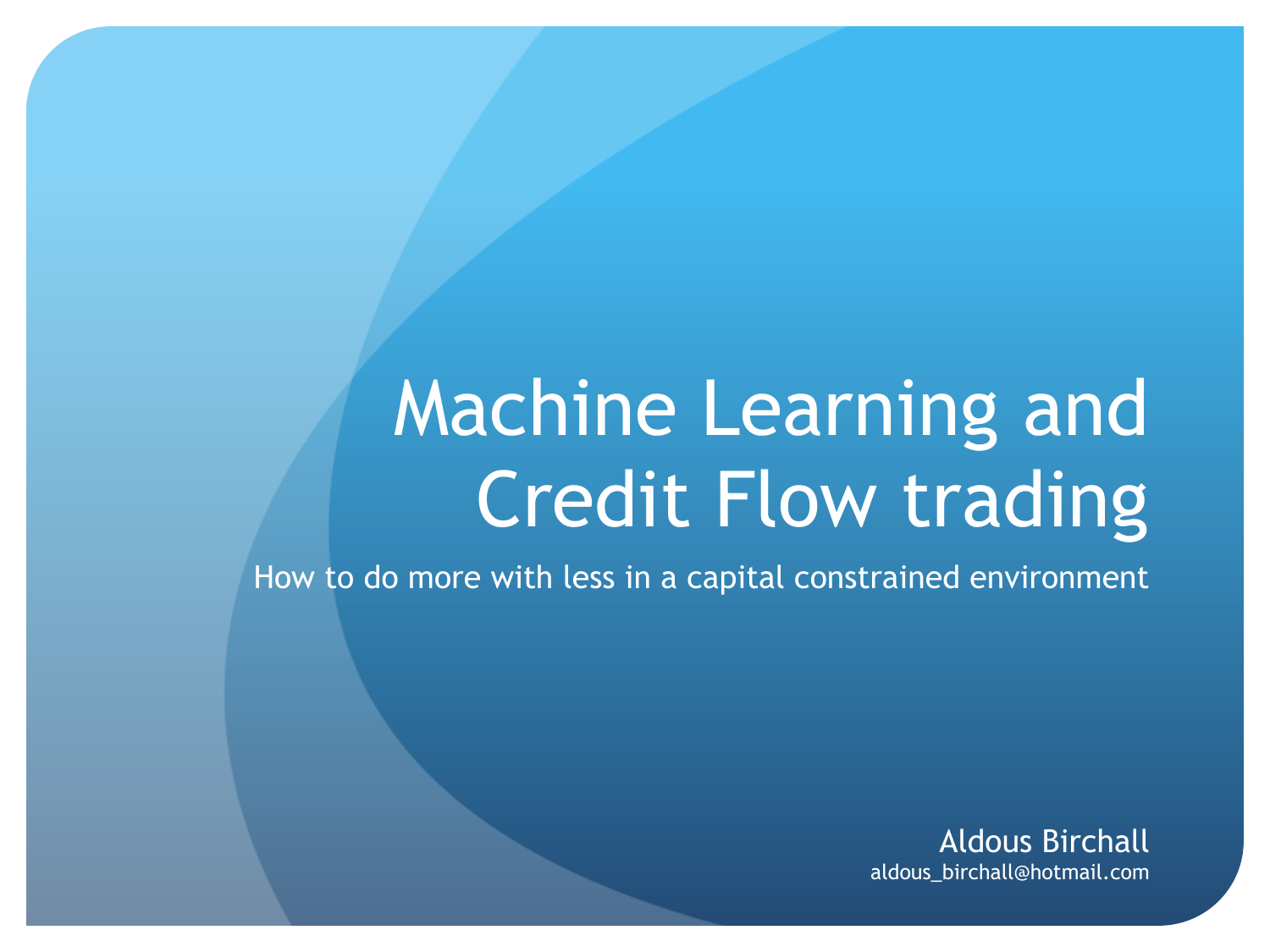### Software to the rescue…

- Credit trading businesses have had a tough time of late: everyone is being forced to "do more with less".
- The winners will work smarter. The losers have cut costs which in many cases is synonymous with shutting down.
- Working smarter until recently meant shuffling org charts, risk limits, and product mix.
- However, the recent explosion in machine learning technology represents an alternative way of 'working smarter' in terms of managing and executing flow trading.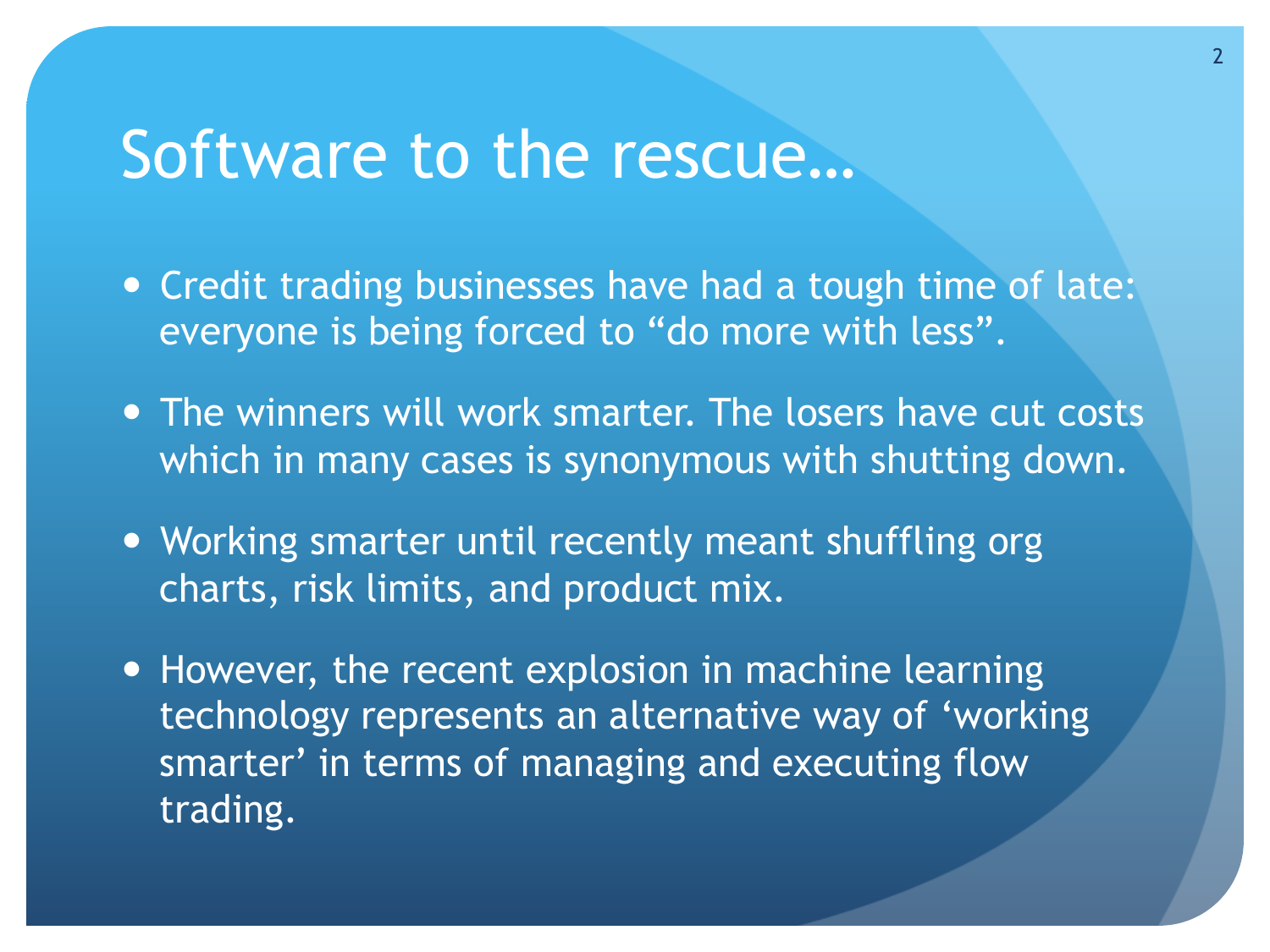### What is machine learning?

- Two main categories of machine learning ('ML'):
- Supervised learning algorithms automatically learn from existing data to make predictions given new information. They can categorise things or predict numerical values.
- Unsupervised learning algorithms automatically find hidden patterns in data, essentially looking for 'clusters' across multiple dimensions. This is a descriptive rather than predictive method.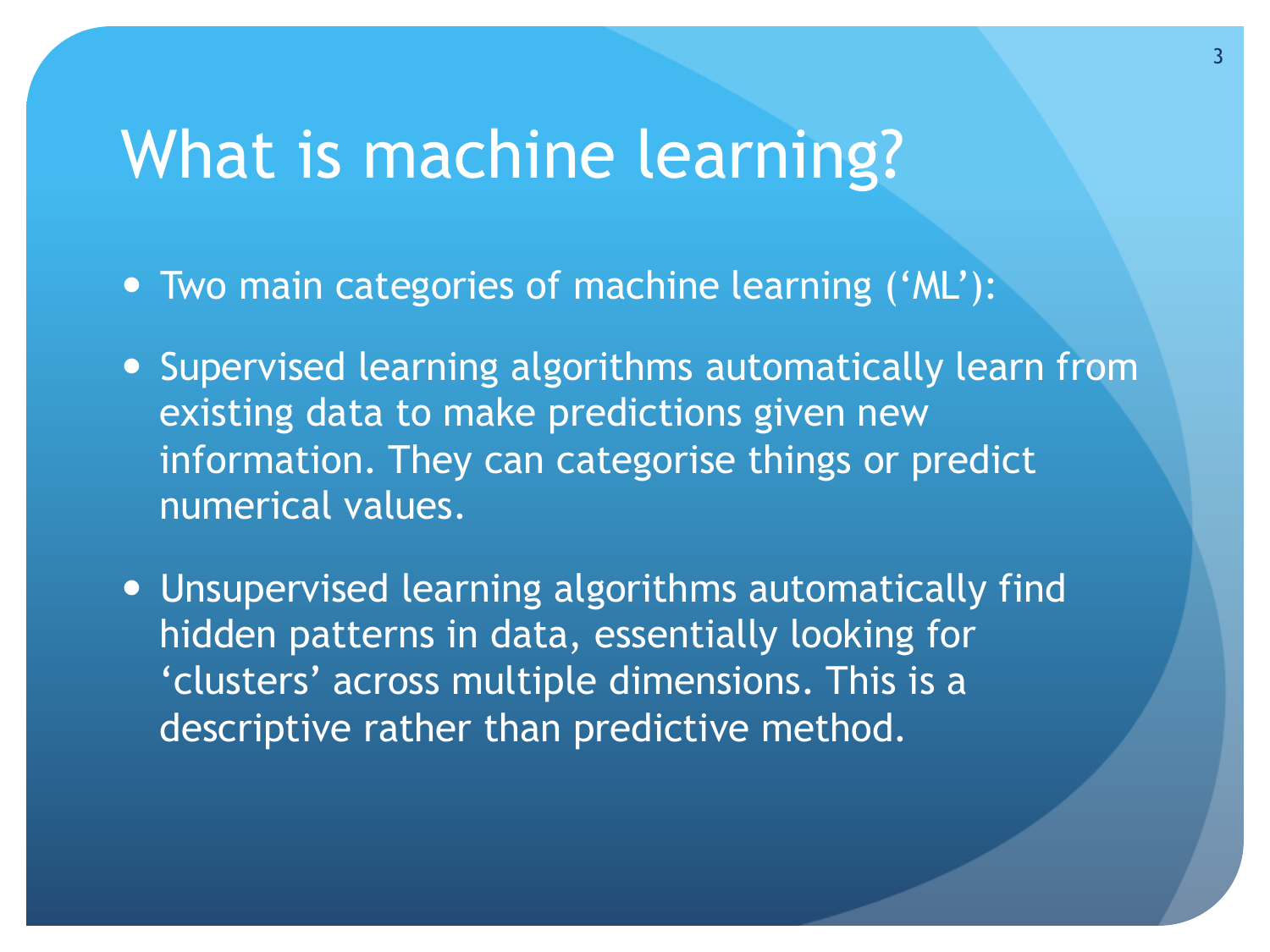### What can machine learning do?

- Subject to constraints, machine learning algos will find optimal, non-trivial insights in complex data sets.
- They are especially good at generating robust empirical models that can do things like image recognition, asset price prediction, or autonomously drive cars.
- Machine learning algos are incredibly flexible. You can throw all sorts of data into them and they can combine the interesting bits whilst ignoring noise. This used to be incredibly difficult using standard statistical methods.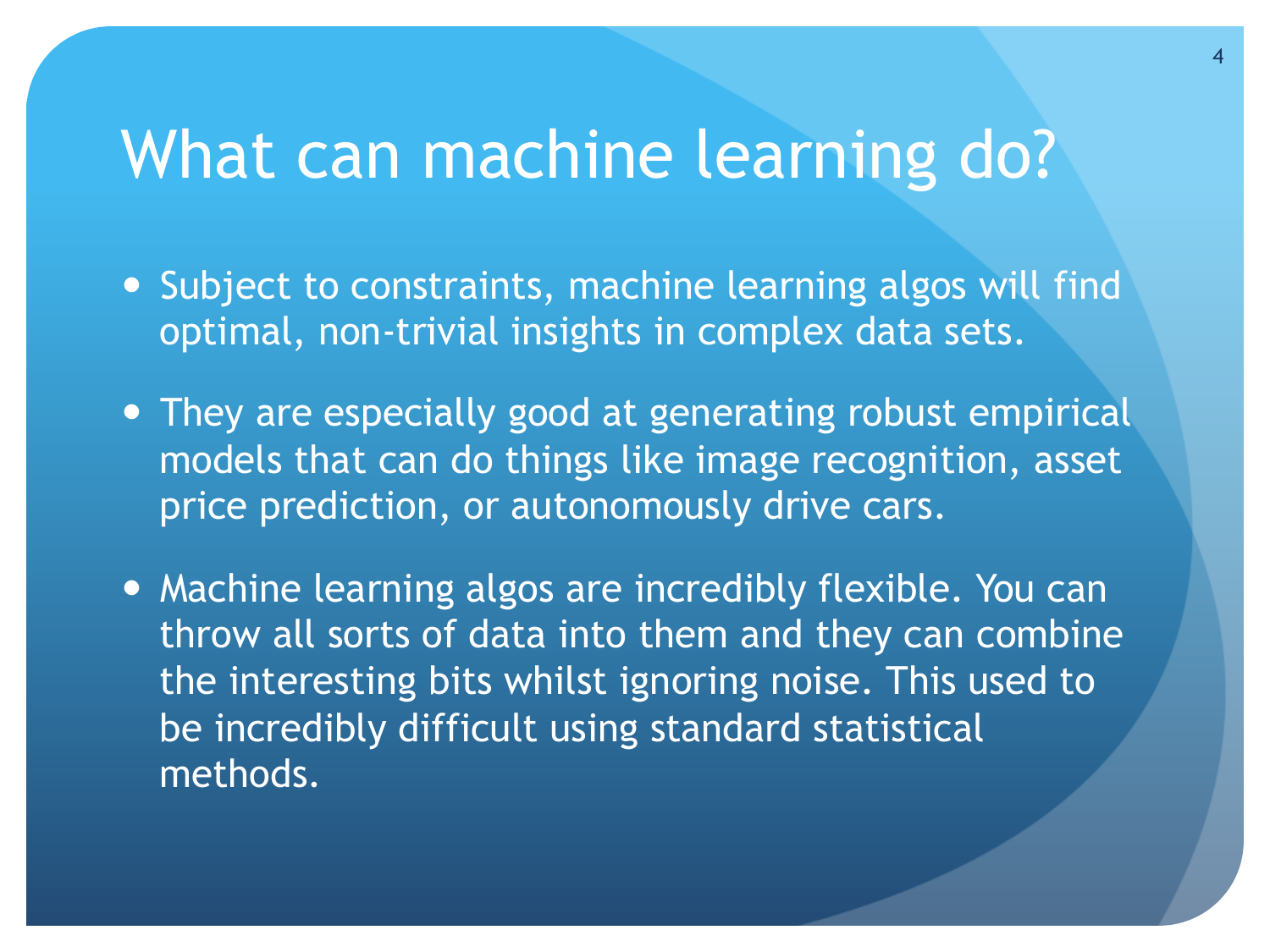### Why all the sudden interest?

- ! E-commerce, social media, and internet search have generated huge datasets that can be monetised.
- The resulting surge in interest in what is now being called data science has led to the proliferation of off-the-shelf machine learning software libraries\*.
- What was until recently a specialist field of computer science is now available to anyone with reasonable numeracy, computer literacy, and some relatively straightforward training.
- The latest machine learning algorithms are extraordinarily powerful and can be run on desktop machines. They represent a quantum leap beyond what was considered best practice less than a decade ago.

\*Matlab statistics and machine learning toolbox, Python Scikit learn, R machine learning packages.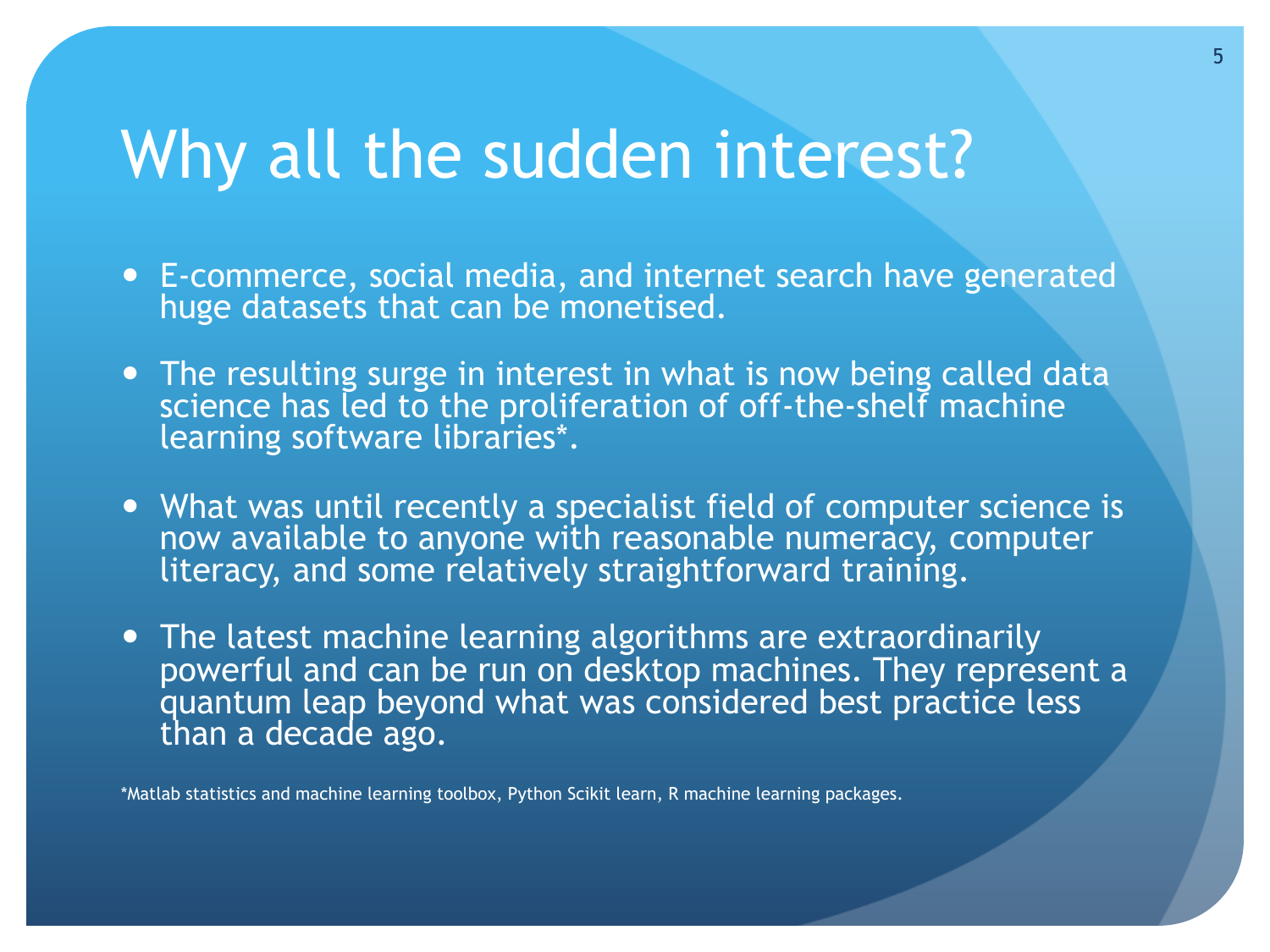# Investment banks have gone from tech leaders to laggards

- . The prevalent mode of data analysis remains excel based with some inflexible bespoke analytics (generally in-house data tools and Bloomberg functions).
- . The analyst mindset revolves around easy exposition of 'trade ideas' which is not compatible with complex analytics.
- ! Whilst banks have been dealing with post-crisis realities, data analytics in other sectors have made a generational leap.
- Retail finance, insurance and 'fintech' all have business models based to varying degrees on machine learning methods.
- . Many hedge funds have deployed machine learning methods with great success, especially in equities. Transaction costs have made this a more difficult proposition in credit.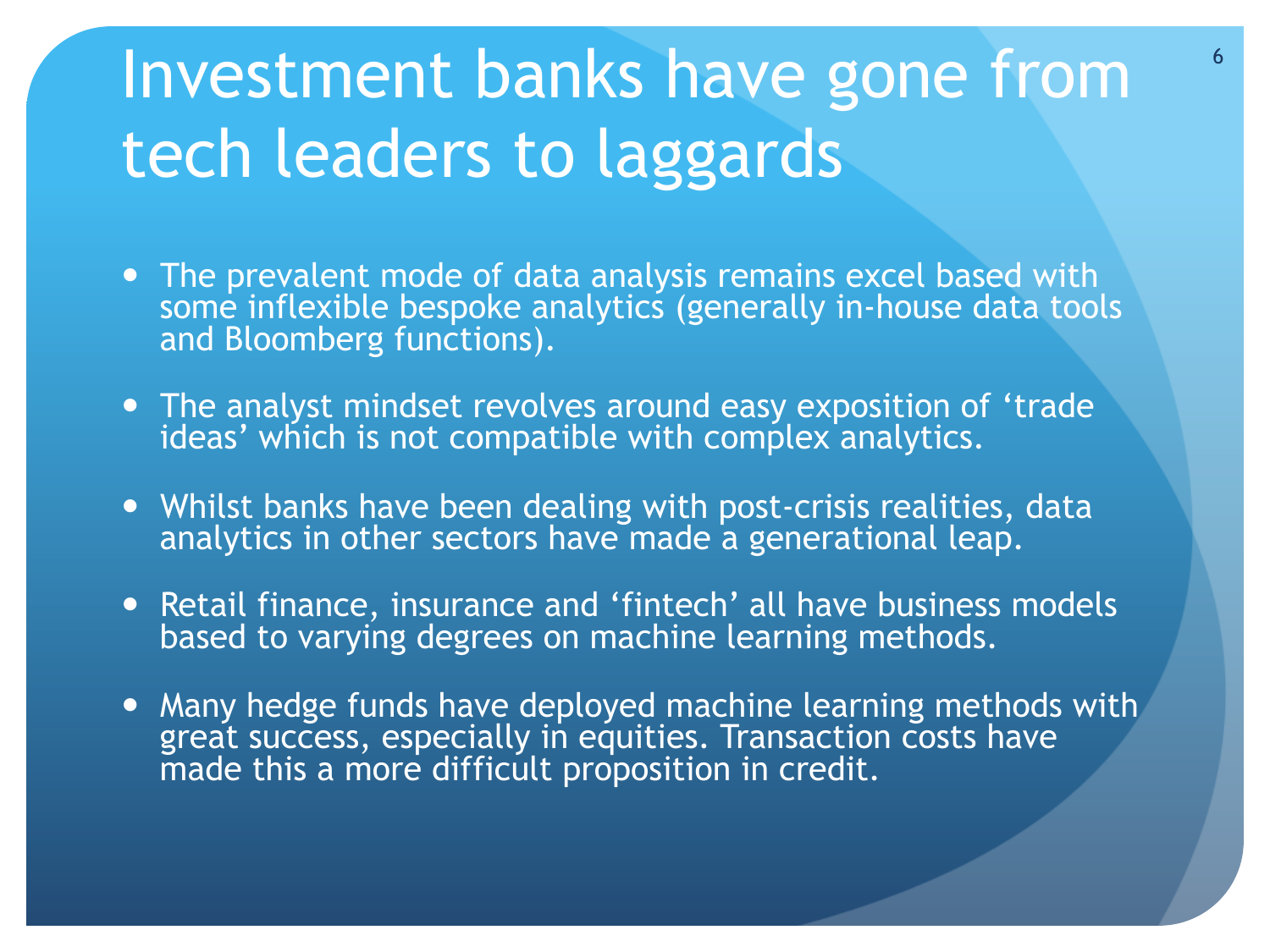# Analytically, some areas of credit trading are stuck in the 1990's

- Credit instruments have always had the problem of sparse data compounded by instrument stratification.
- The result has been a research paradigm heavily focused on business fundamentals and documentation.
- Quant activity in credit has largely been limited to correlation products which for obvious reasons is now viewed with suspicion.
- Credit trading businesses have been preoccupied with punitive capital constraints.
- ! The good news is the intersection of improved data quality, *some* product convergence and the sheer power of machine learning algorithms has opened the door to a large opportunity set for ML methods in credit flow trading.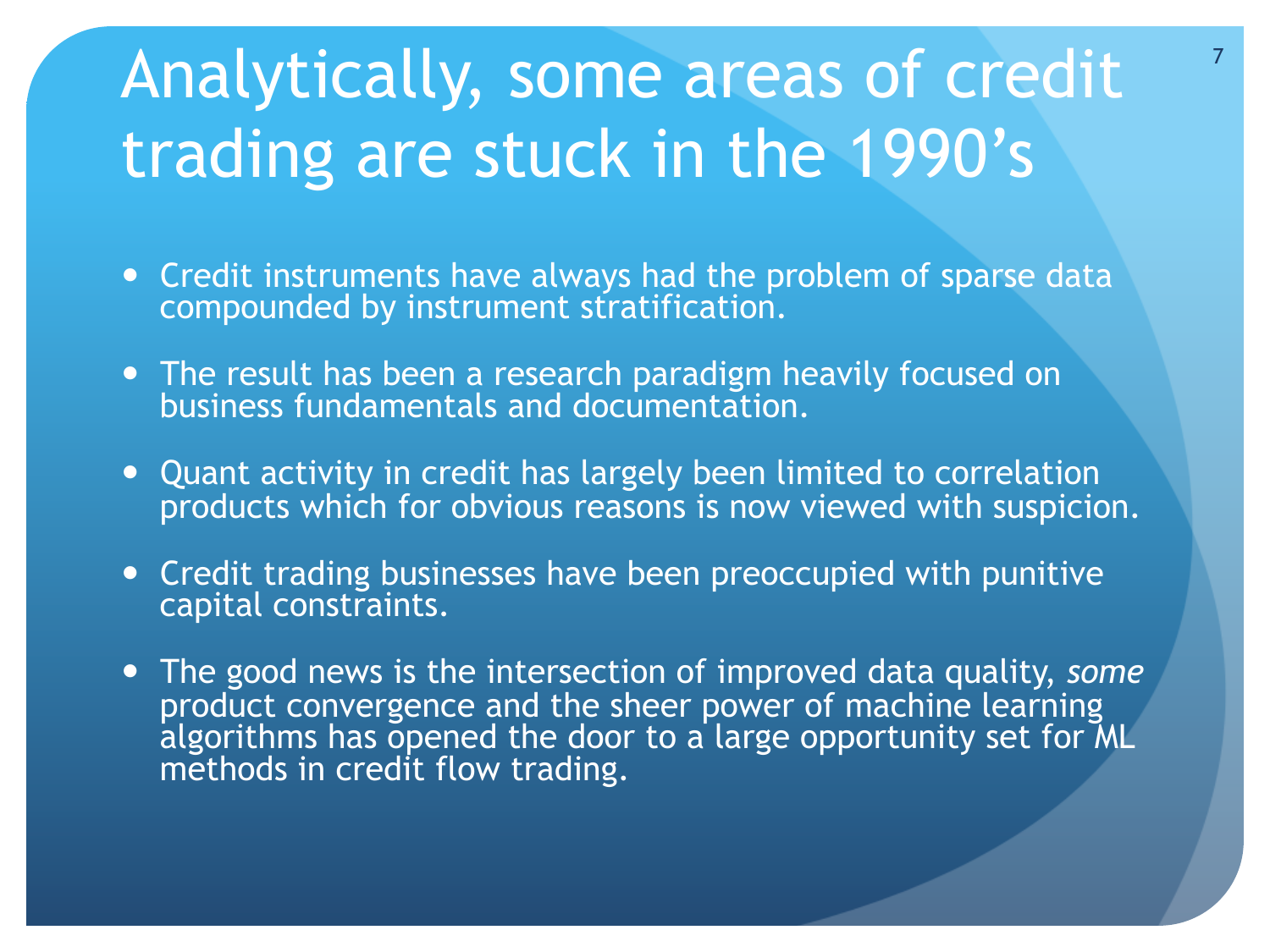# What can traders do with machine learning?

- Produce robust empirical models of single instrument and portfolio behaviour that takes into account many inputs *and* the complex interactions between them. This can give  $us:$ 
	- **•** Optimal hedging strategies for single trades and portfolios.
	- . The best risk adjusted relative value plays.
	- ! Predictions on where any market variable *should be* given a particular scenario.
- ! Classify instruments, clients or even market regimes. If you can think of a way of labelling something, you can train an algo to do if for you.
- **.** Search for hidden patterns across markets, clients and traders.
- Predict the 'market impact' of a trade as function of instrument, trade size and client.
- . Search 'strategy space' for effective trading strategies.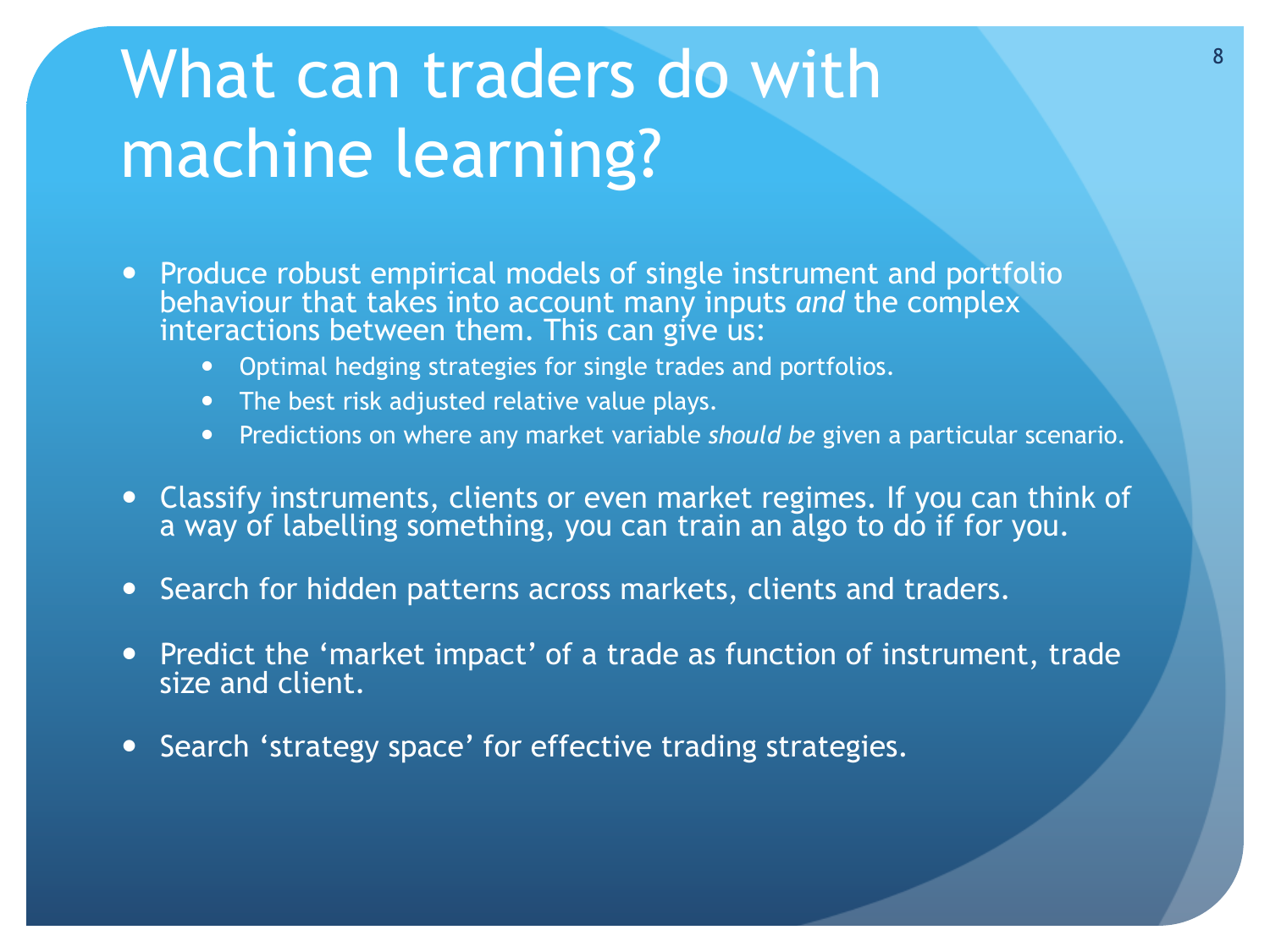### …can't we do that already?

- Under the Excel paradigm, you can solve simple optimisation problems, but it can be very unreliable (e.g. solver) and limited in scope. Multivariate regression is possible in Excel, but it's inflexible and limited to small data sets.
- Brute force parameter optimisation is possible in code, but it quickly runs into a combinatorial explosion limiting users to low dimensionality.
- ! *The above methods represent the lower bound (often lower than that) of the most trivial machine learning methods.*
- ! Equity trading has large quant teams that build bespoke applications for predictive analytics and data mining, but this is viable only because of the business scale and data richness they enjoy.
- . Machine learning provides flow credit businesses with the opportunity to bypass bespoke IT investment and dedicated quant headcount to tackle these problems rapidly and with more flexibility.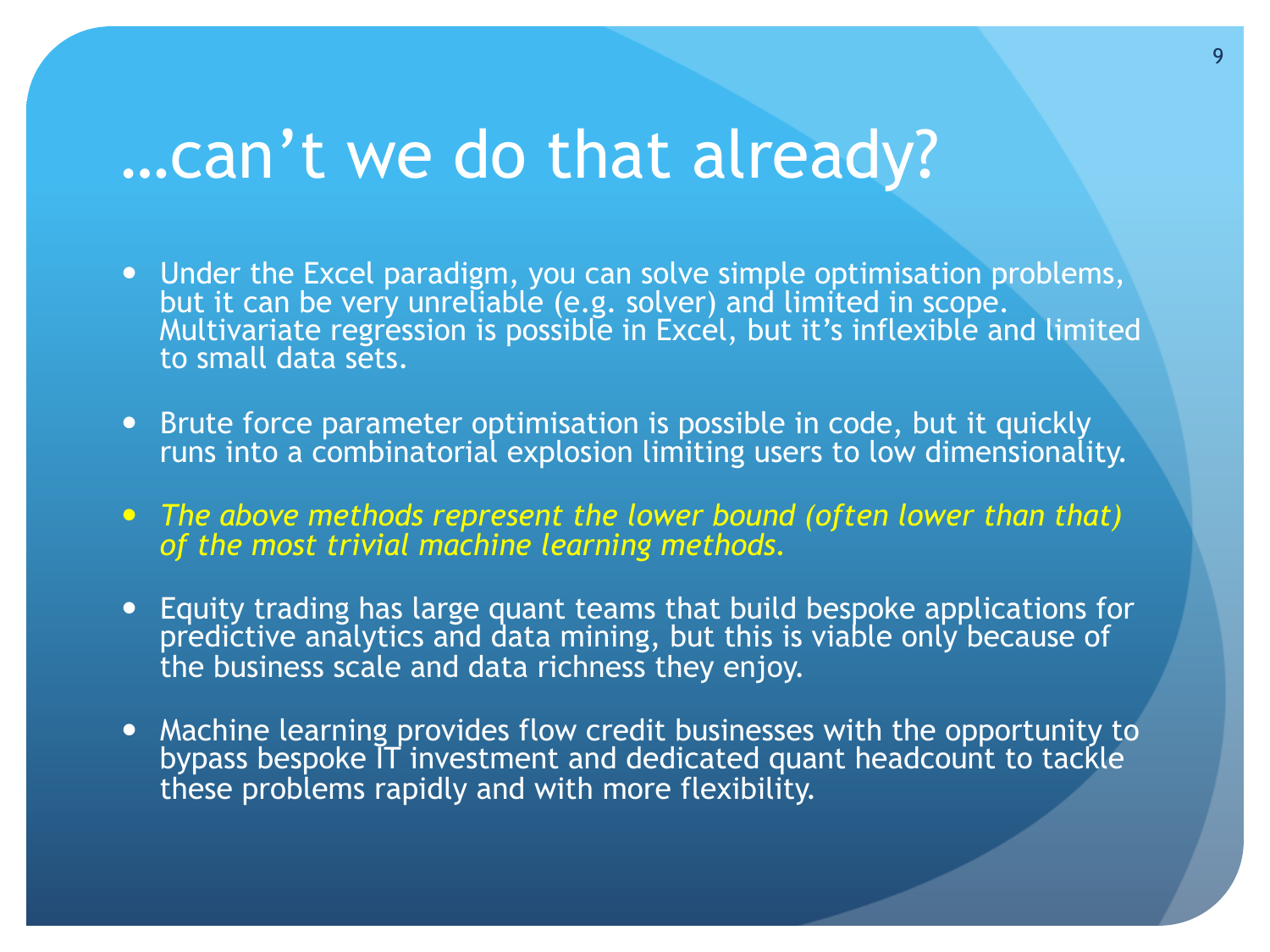### Do more with ML: desk managers

- . Identify clear, weighted market drivers of desk PnL.
- Construct optimal multi-asset hedges to better manage desk risk as an optimised portfolio rather than using simple risk metrics / beta approach.
- Client intelligence:
	- **•** Behavioural patterns.
	- Market impact.
- Team intelligence:
	- **•** Behavioural patterns.
	- PnL drivers.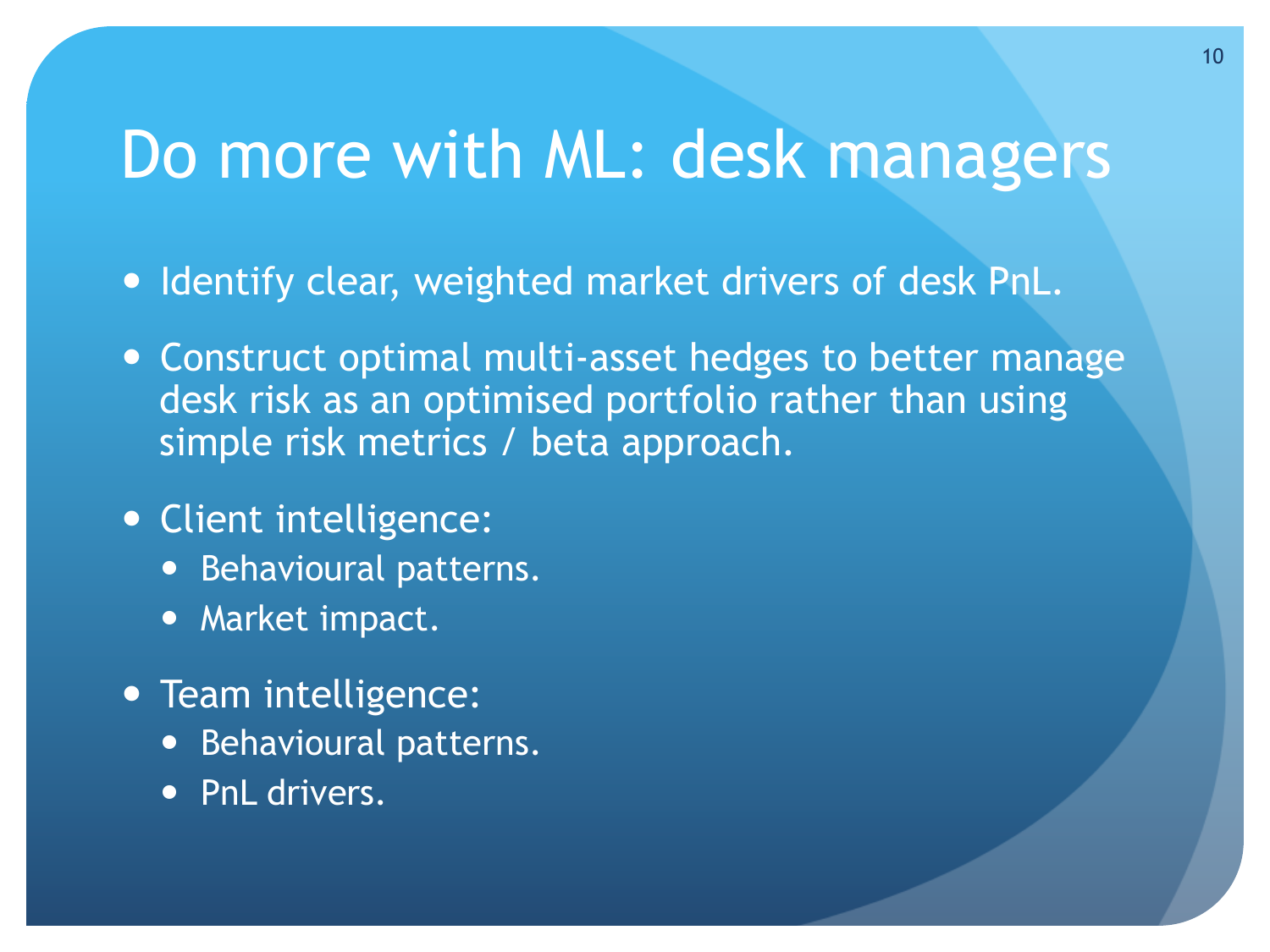### Do more with ML: index trading

- Deploy optimised, adaptive market making algos.
- Produce best in class index relative value analysis:
	- vs. other credit instruments.
	- vs. macro futures.
	- 'Auto' suggest best replacement asset(s) against a client trade.
- Quasi index arb: construct weighted baskets of liquid single names and / or macro instruments to capture basis without the hassle of full replication.
- . As above for block trade hedging where basis is favourable or liquidity in the traded instrument is limited.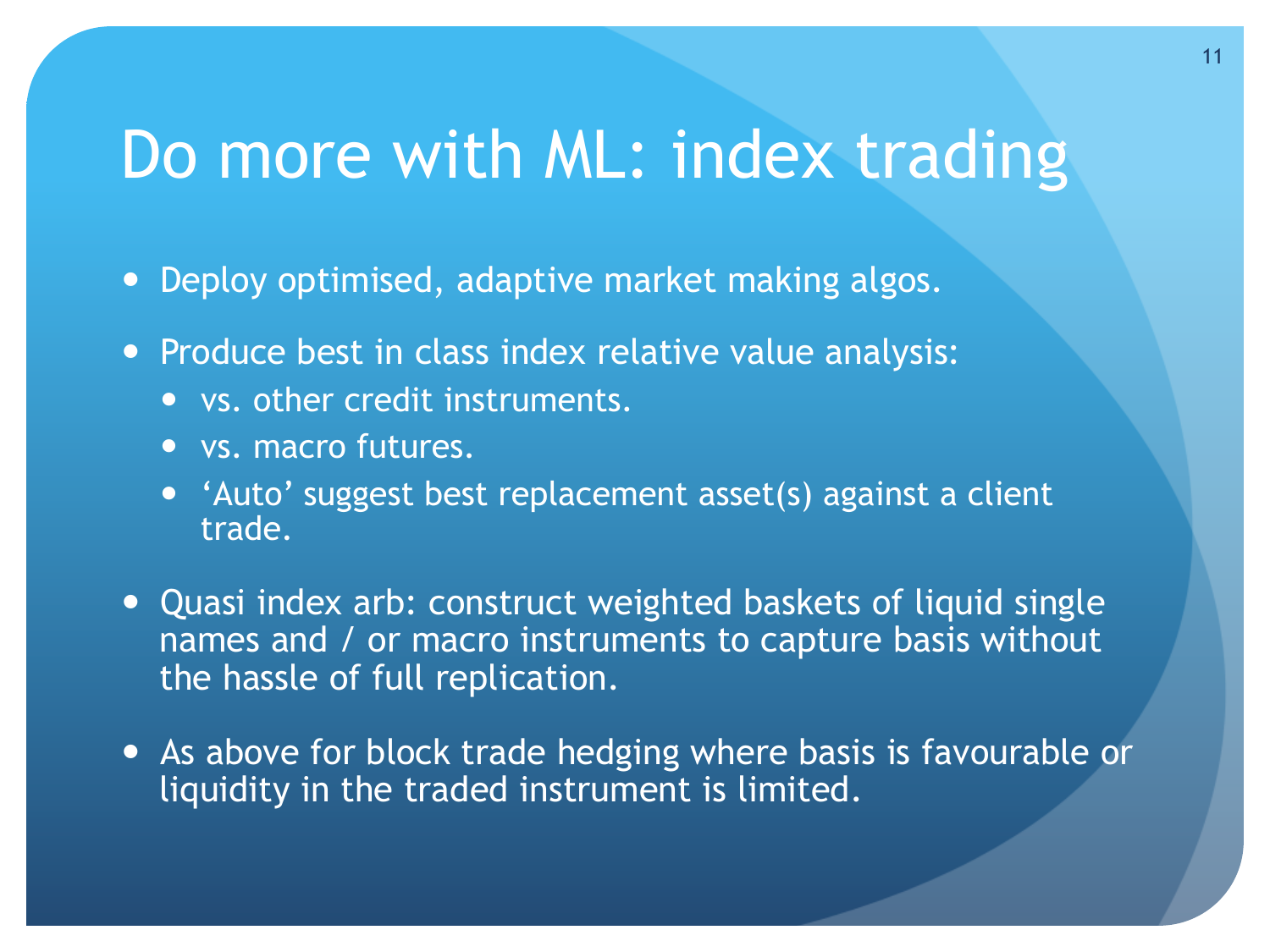### Do more with ML: single names

- Provide traders with real time instrument rich/cheap indication and relative ranking based on potentially hundreds of market data inputs including fundamental credit metrics, economic data and 'red flag' classification.
- 'Auto' suggest alternative market neutral replacement trades after a client trade.
- Construct optimal trade and book hedges using weighted baskets of liquid instruments.
- Predict market impact of trades on specific instruments by client, trade size, trade direction and market backdrop.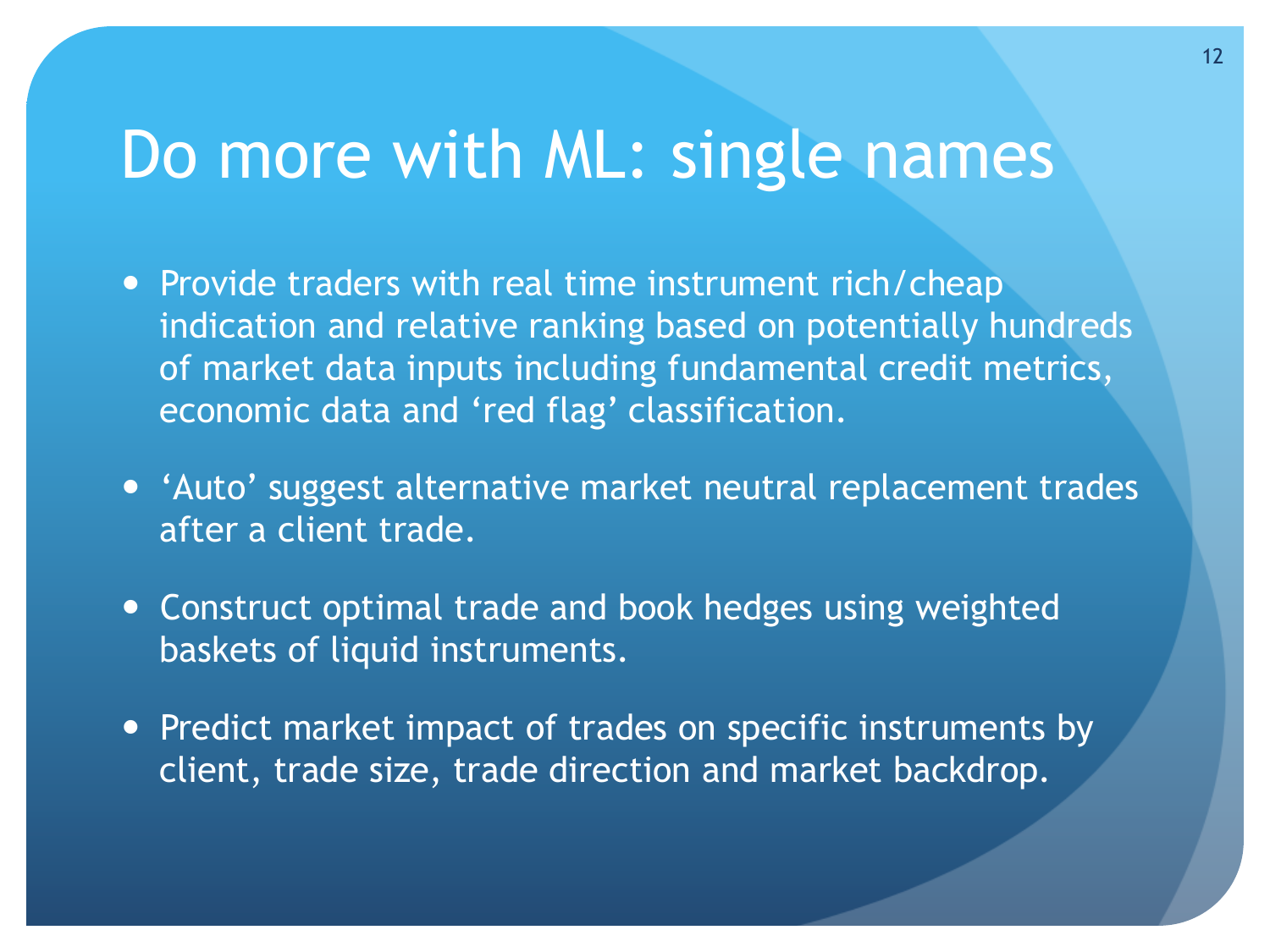### Systematic portfolio optimisation

- The buy side frequently uses machine learning to construct market timing strategies for both index and single names. Relatively wide bid-offer in credit markets means that these strategies can actually work better if tweaked and applied to a flow desk:
- Use for client order pre-positioning or market neutral inventory management:
	- The trader is presented with optimal replacement trades after each client trade based on the strategy.
	- ! **Every client trade has the potential to become one side of a 'smart' revenue generating position whilst keeping the transaction market neutral**.
- In a limited number of cases, deploy ML driven market making algos in the most liquid products (indices being the obvious case).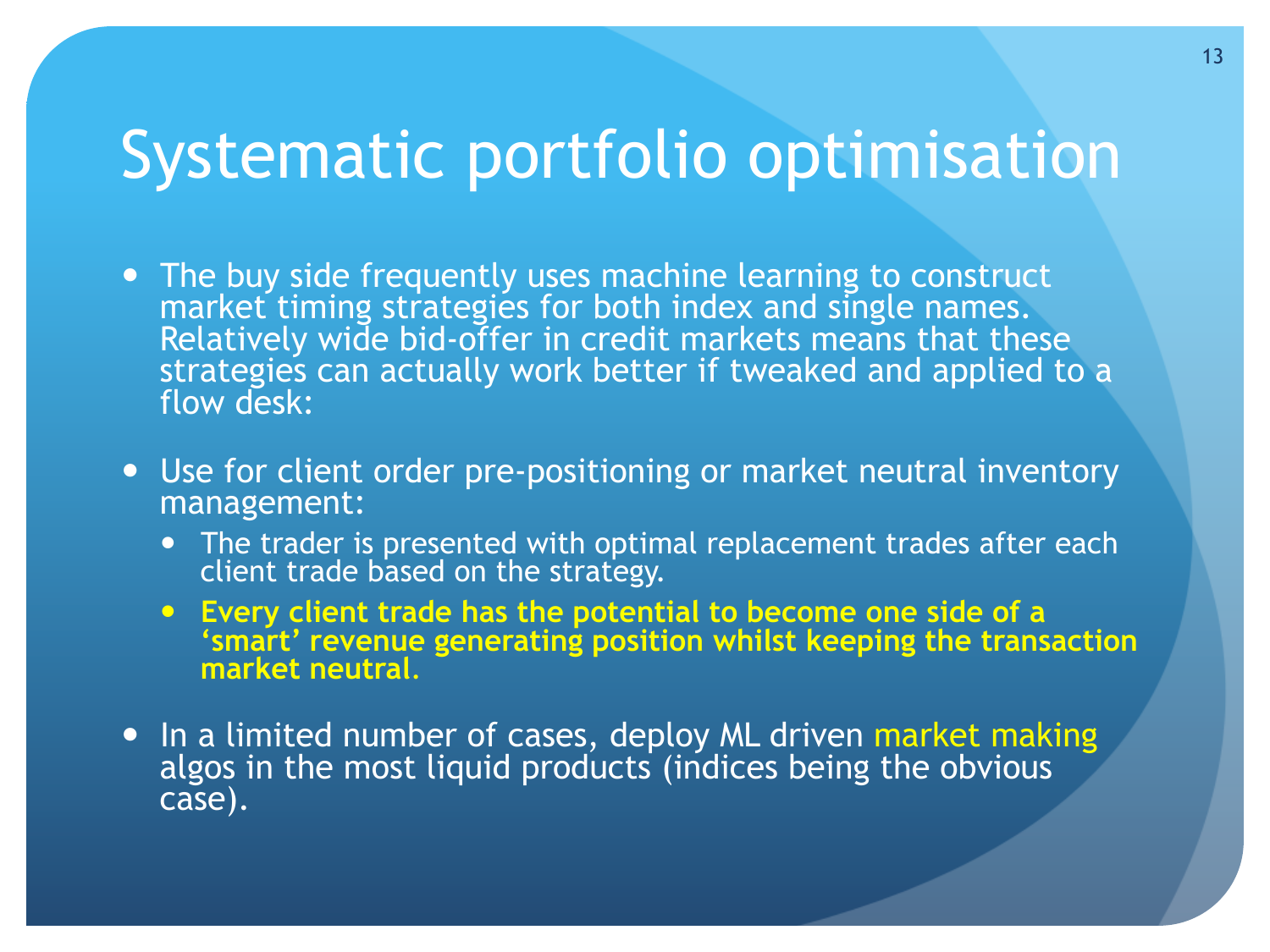#### The future - next few years

• All trading units will need a 'head of data science' to:

- **•** Identify, prioritise, design and deploy machine learning algos in areas that stand to benefit.
- Understand informational limits on what is and isn't worth doing.
- Manage the data library to ensure quality and temporal integrity.
- Liaise with IT and middle office to achieve these objectives.
- As regulators push for ever more transparency in OTC markets, credit markets *will* become increasingly data rich.
- ! To leave this technology unused in *any* data rich environment is just bad business.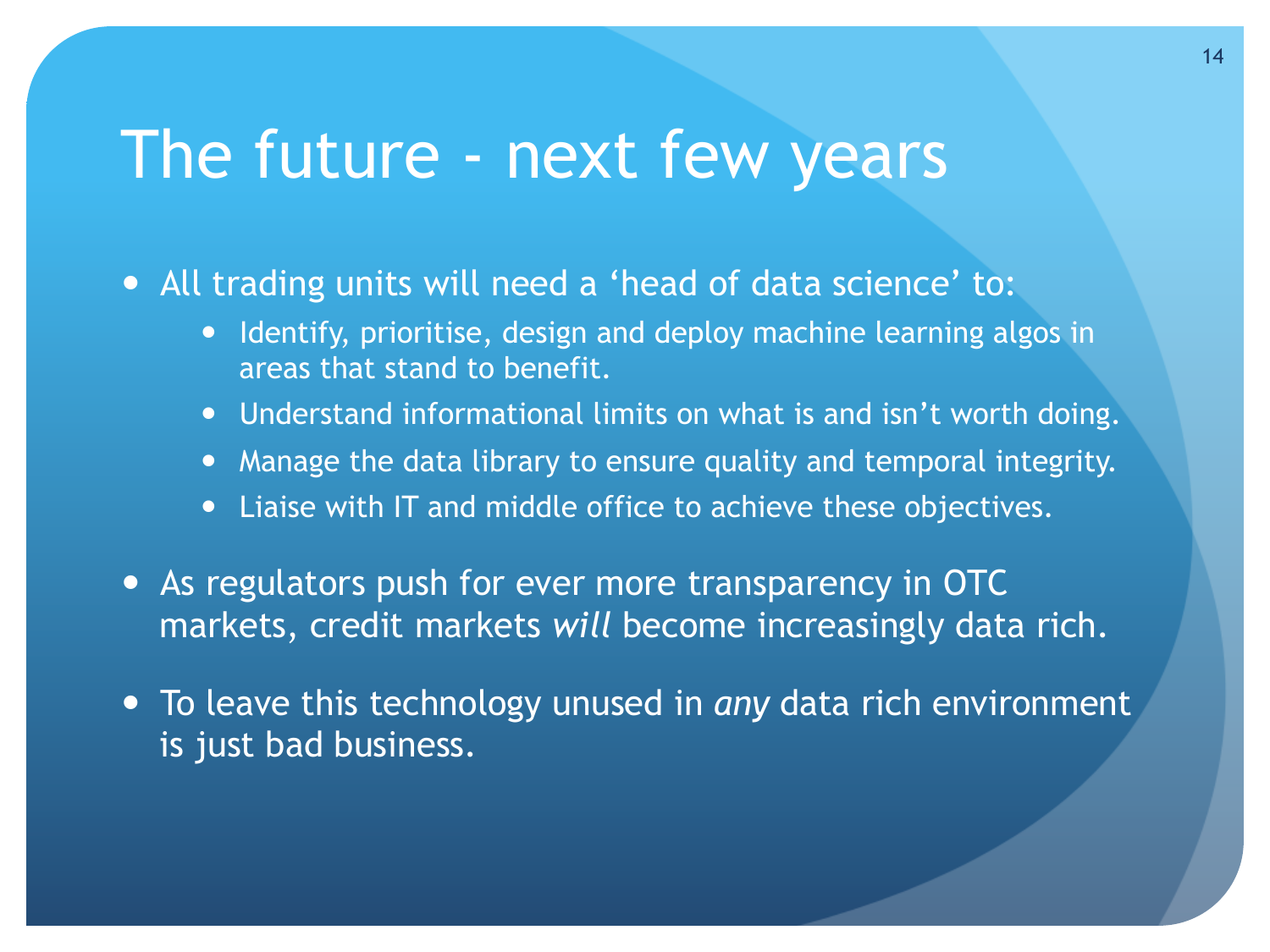### The future - next 5-10 years

- ! Instrument liquidity will be *the* organising principle of flow desks.
- Liquid instruments will be managed as a central portfolio with ML algos decomposing risk into the most liquid factors and optimising idiosyncratic exposures on an RV basis.
- Market makers with individual books can thus spend more time further up the value chain in the more illiquid and idiosyncratic instruments.
- ! 'Sales traders' can take over liquid instrument execution with risk managed centrally.
- . As the market evolves with liquid credit moving 'on exchange' or some other technology, a clear illiquid OTC vs. liquid product delineation will emerge.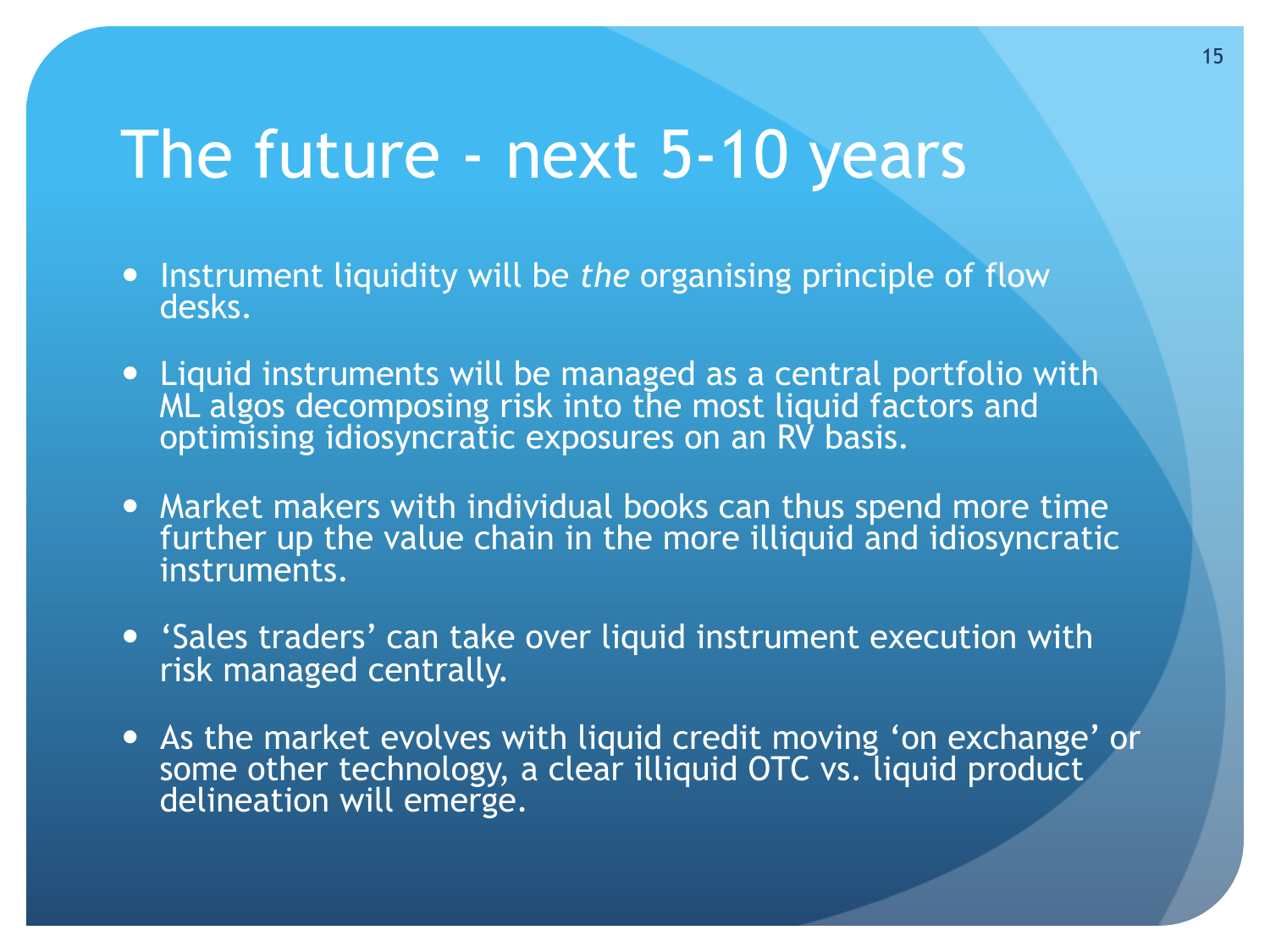### The future – industry wide

- Individual flow desks will be defined entirely by which parts of the liquidity spectrum they occupy.
- Large, fully committed players will run full service credit trading operations.
- Smaller players will most likely run centrally managed portfolios of only liquid instruments with teams of sales traders there to facilitate primary activity and act as an institutional conduit for credit risk.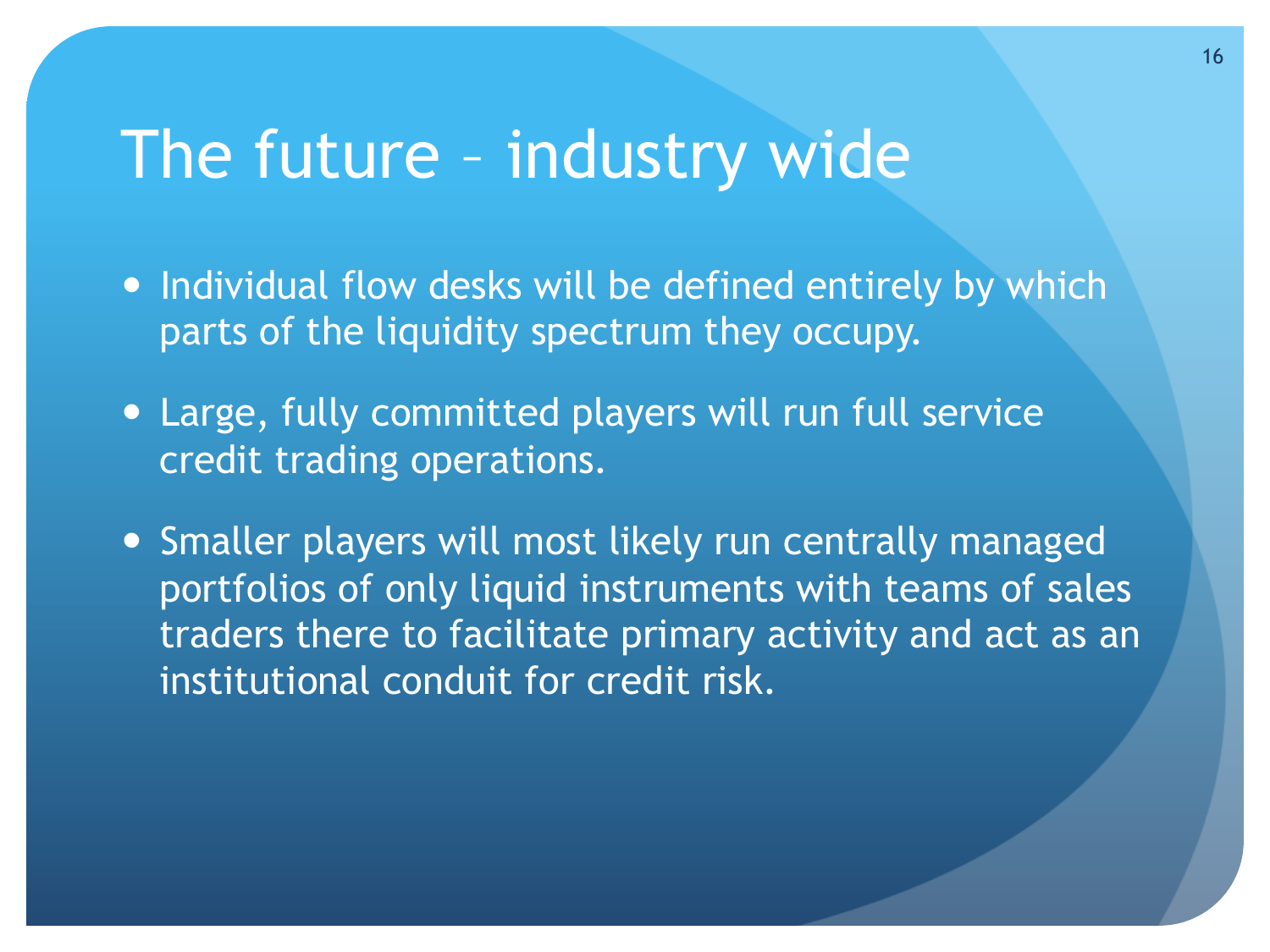#### Risks

- Machine learning methods are far more robust than 'last gen' approaches, but like all algo strategies, they have no sense of informational context or meaningful appreciation of how other agents in the market may be behaving. They are best used to augment human decision making.
- Markets are a special and difficult data problem; essentially a strategic, self referential, iterated game. This means historical data *information content* varies over time in often quite a complex way.
- This is a non-trivial issue, and therein lies the art of nonnaïve use of algos in managing risk. As enticing as it is, simple 'engineering' approach to algo design and risk management is almost guaranteed to end in failure.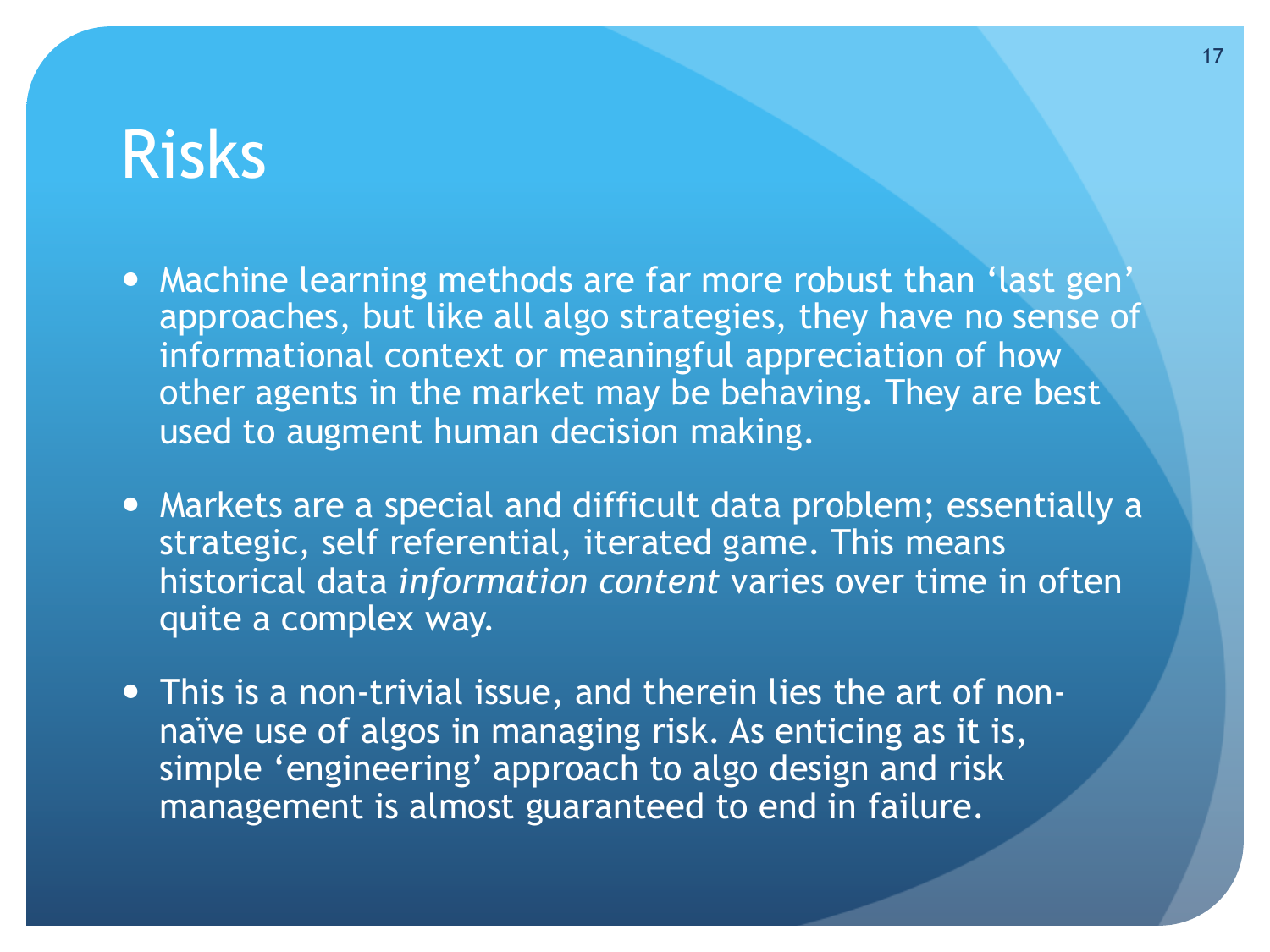### Safeguards

- Established machine learning best practices exist to avoid over-fitting to noisy and random data.
- Data integrity is key. Raw CDS data needs to be adjusted for rolls and defaults. Bond data needs to be scrubbed.
- Domain specific knowledge (i.e. common sense to experienced traders) is key when designing and using ML algos. It is not about throwing a bunch of data into a black box.
- The bottom line is you need experienced traders trained in data science. Risk management experience *should* lead the process with ML algos there to enhance and optimise trader's decision making.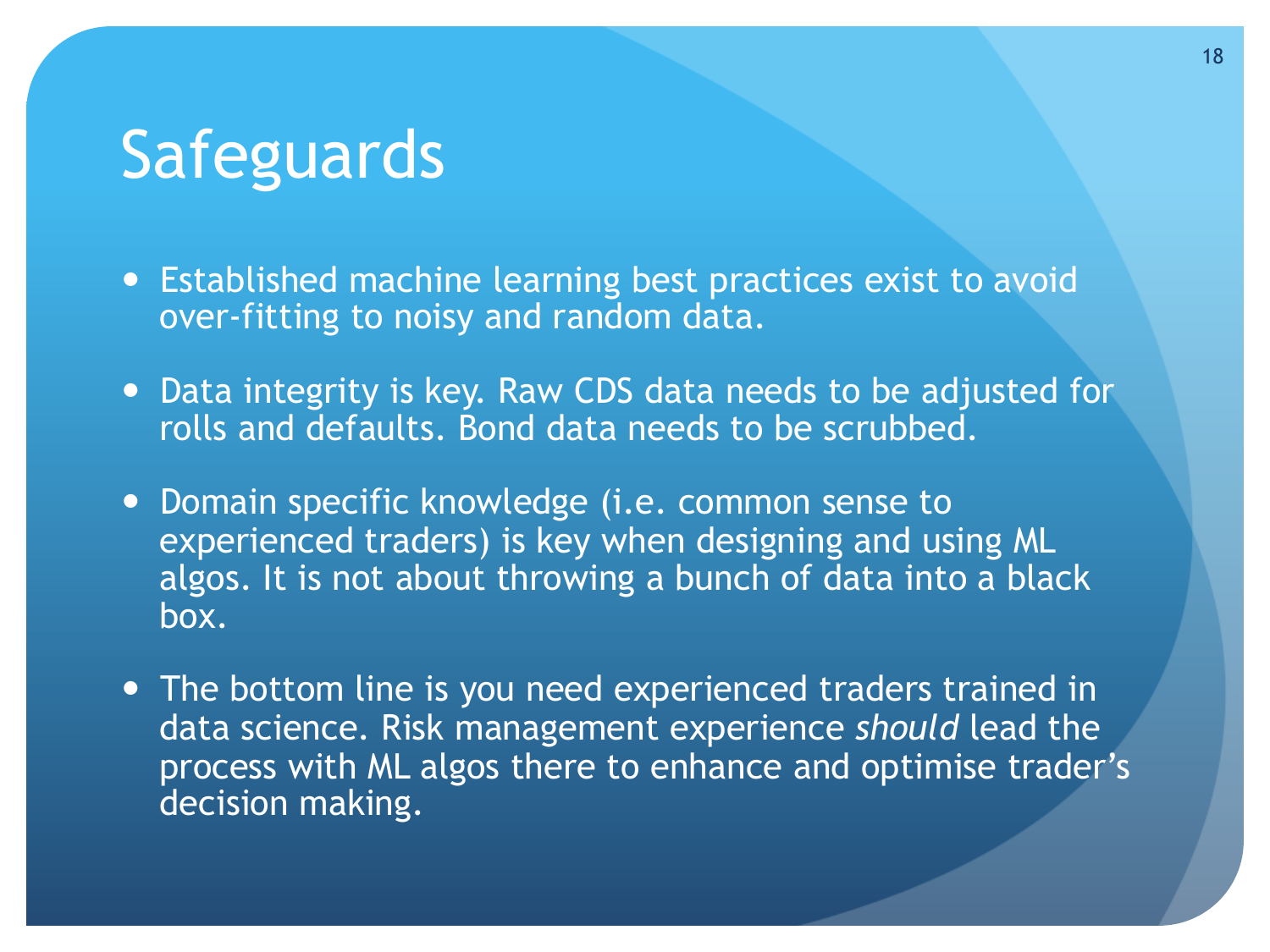#### Limitations

- Focus has to be on what can be done with most liquid products including macro futures.
- Providing flow traders with 'menus' of good decisions mitigates some liquidity problems but there will always be some product areas that are too illiquid / idiosyncratic to benefit from some strategies beyond good generic hedging.
- . Model risk: all trading approaches are subject to periodic regime shifts, algo driven or discretionary; even if it's just because they work well and become crowded. It would be prudent to impose some independent risk framework on model driven positioning even though individual traders would be making informed choices rather than running systematic strategies per se.